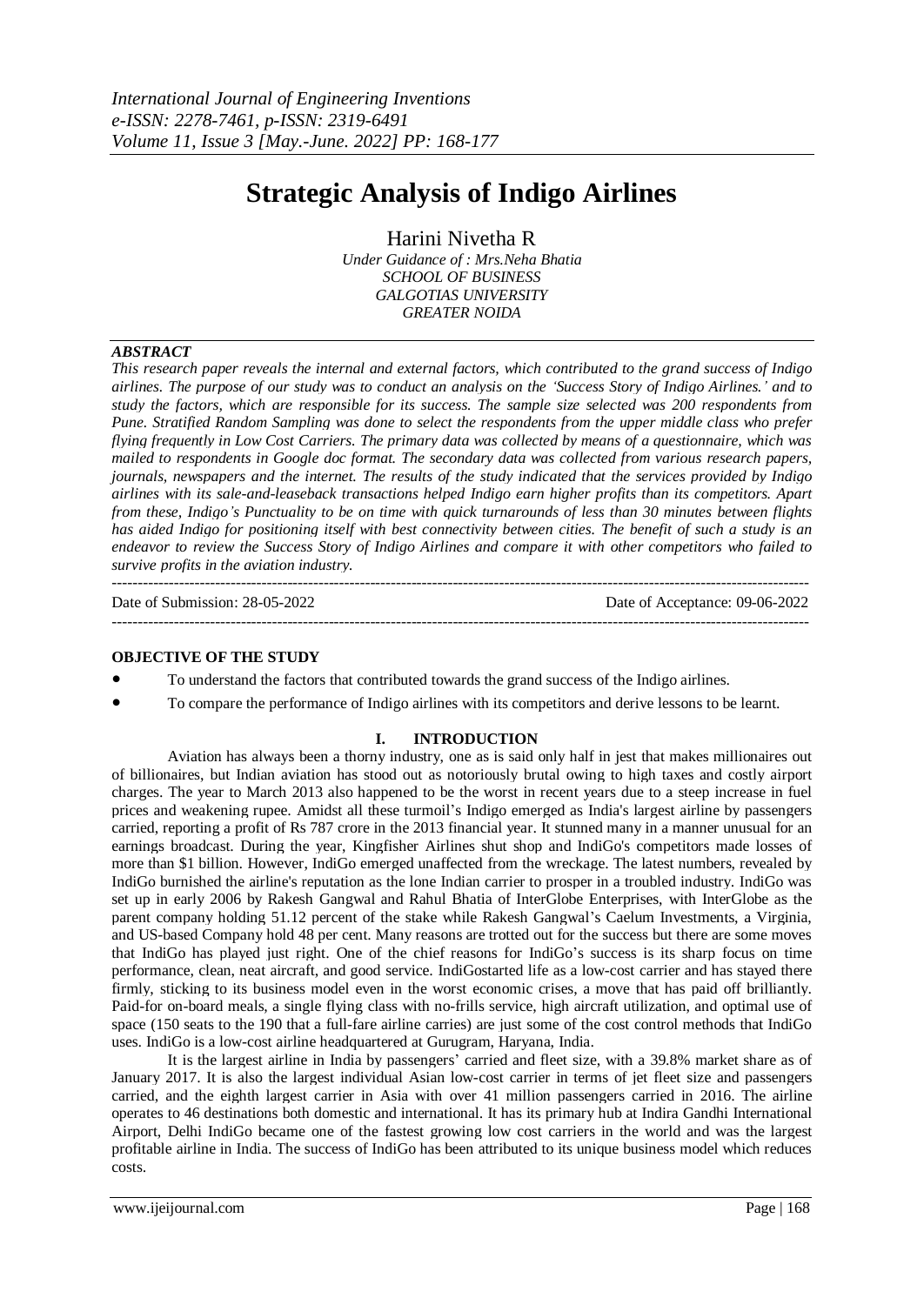The airline operates a single type of aircraft (Airbus A320) in similar seating configuration which simplifies crew training and maintenance. The airline strikes bulk deals with Airbus reducing unit costs. The airline targets a quick turn-around time of 20 minutes to get the aircraft ready for the next flight, ensuring planes fly about 12 hours every day. Since inception in August 2006, IndiGo has grown from a carrier with one plane to a fleet of 135 aircraft today.

A single aircraft type, high operational reliability and an award winning service make us one of the most reliable airlines in the world. We currently operate flights connecting to 46 destinations – 39 domestic and 7 international. IndiGo was founded in 2006 as a private company by Rahul Bhatia of InterGlobe Enterprises and Rakesh Gangwal, a United States-based NRI.InterGlobe had a 51.12% stake in IndiGo and 47.88% was held by Gangwal's Virginia-based company Caelum Investments.

IndiGo placed a firm order for 100 Airbus A320-200 aircraft in June 2005 with plans to begin operations in mid2006. IndiGo is not only the most efficient low fare operator domestically but is also comparable with global low cost airlines and constantly enhancing engagement with passengers to augment their travel experience. From multichannel direct sales (including online flight booking, call centers and airport counters), to online flight status checking, an exclusive IndiGo app for Android, IndiGo has transformed air travel in India. Today, they are India's most preferred airline.

At IndiGo, low fares come with high quality. For 10 years in a row, IndiGo continues to be amongst the best companies to work for in India and has been named Aon's Best Employer, 2017.

#### **FACTS AND FIGURES**

- 1. 9 consecutive years of profitable operations
- 2. Market share of 41.4% as of April, 2017
- 3. Fleet of 139 aircraft including 22 new generation A320neos.
- 4. "Great Place to Work in India" 10 years in a row.

#### **VISION AND MISSION OF INDIGO AIRLINES**

IndiGo airlines has the mission to provide quality and reliable air travel facilities to the young, price conscious & first time travelers. Adding to its mission to be the best in the industry the airline has a long term vision as well. They aim to be India's largest and fastest growing airline through Affordable prices, On Time Performance and Hassle free travel experience.

A vision statement must answer the basic questions, "What I want to achieve in future?" with the foundation being laid from now gaining insights from the past. The components of a good vision statement must include the way the company defines their customers (Either directly or indirectly), defines the need of the customers, defines the product or service offering & lastly has a perceived value that is covertly defined. IndiGo Airlines also has a well defined Vision Statement that addresses all the basic components of a good vision statement.

They know that their customers are the " Middle Class Consumers" , they know that they " Want to become India's largest airline" , they meet the demands through their well defined 3 Pillars of , "Affordable prices, On Time Performance and Hassle free travel experience".

A mission statement must answer the question, "How should I achieve the future?" with the research and scope well defined and established. The components of a mission statement vary from company to company and each organization has their own unique approach to carry their agenda forward to achieve and establish the vision.

A good mission statement must have (all or some) the below points:

a) Customers b) Product or Service c) Market d) Technology e) Concern for Survival f) Philosophy g) Self Concept h) Concern for Public Image i) Concern for Employees

In the case of IndiGo, they can improve the mission statement.

They have addressed all key aspects like their customer segment, market, service and concept. But what it fails to establish is the concern for their employees and embark on their philosophy. Though they are the market leaders today with close to 42% market share, they can think of reshaping the mission & strive to achieve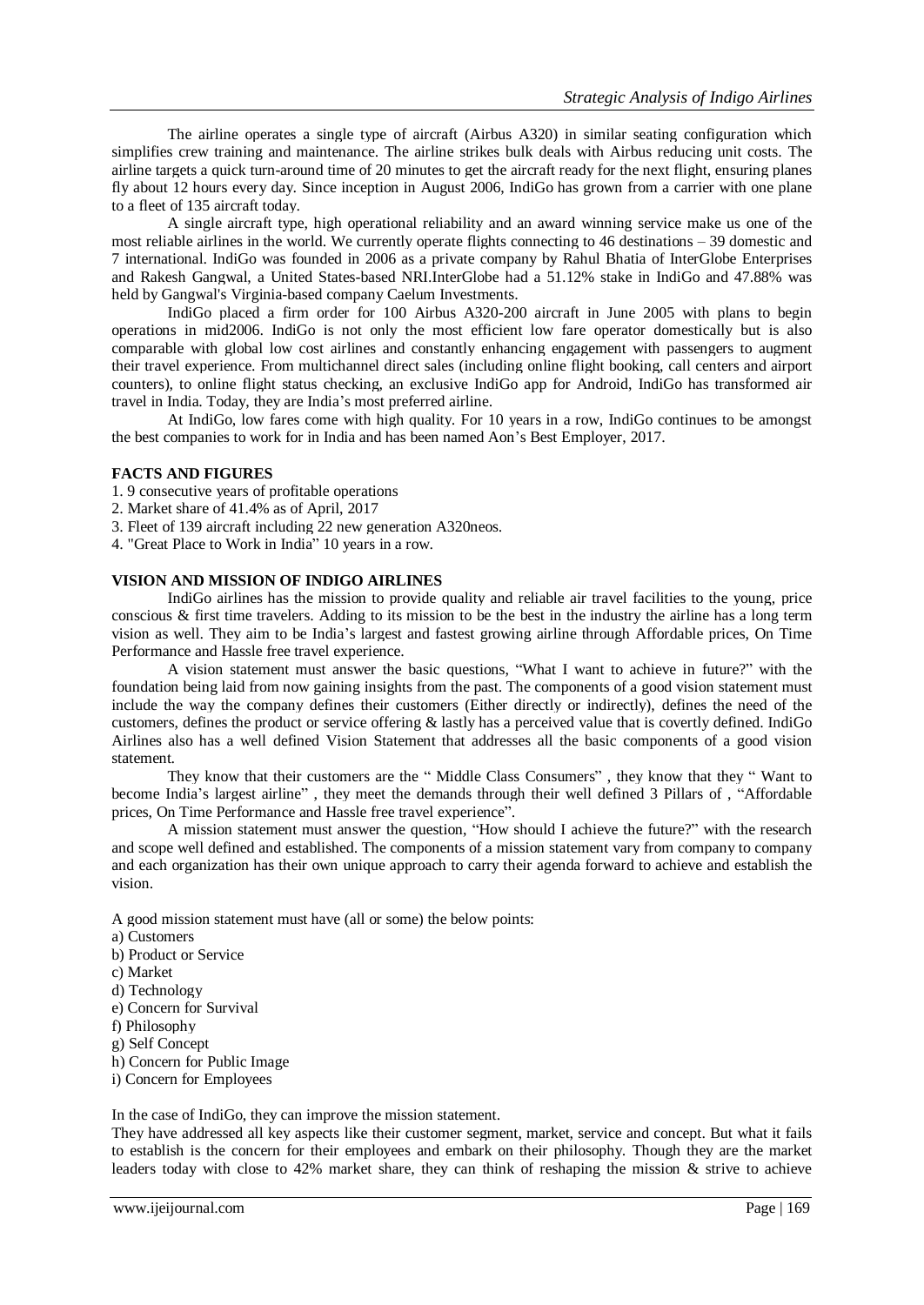more.But nevertheless, they have well crafted Mission & Vision that has made them India's best LCC (Low Cost Carrier) and they have been successful in keeping their airlines flying high since its inception a decade ago.

#### **II. LITERATURE REVIEW**

**Suganthlakshmi in 2011** conducted a study on "Challenges and Strategies for Successful Airline Operation." The paper is an analysis of Airline operations in the domestic sector, which gives an overview on barrier, development, and the changes need to be done in operations and other related functions. According to her, the basic factors that can attract more people are effective operation, efficient service and the brand name. From the study, we understood that people select airlines based on the service and the trust created by brand name.

**Diggines in August 2010** conducted a study on "Passenger Perceptions And Understanding Of The Low-Cost and Full-Service Airline Models and the Implications for Service Strategy ''. The study found out that although low cost airline passengers have a highly favorable perception of low-cost airlines, they are highly price sensitive and would readily switch to a full-service carrier should the full-service carrier offer a lower fare. From his study, we understood that, Fare was an important issue for low-cost passengers, with full-service passengers indicating that quality and safety were more important than the fare.

**Frost and Kumar (2000)** explored the extent to which the construct of service quality plays in an internal marketing setting. A conceptual model known as the ―Internal Service Quality Model‖ was designed based on the original ―GAP Model‖ developed by Parasuraman. The model evaluated the dimensions, and their relationships, that determine service quality among internal customers (frontline staff) and internal suppliers (support staff) within a large service organization, namely, Singapore Airlines.

**Nitin Seth and Deshmukh (2005)** examined nineteen service quality models reported in the literature from the year 1984 to 2003. This paper clearly defined that service quality outcome and its measurement is dependent on some factors like type of service setting, situation, time, need and furthermore customer expectations towards particular services are also changing with respect to factors like time, increase in the number of encounters with a particular service and competitive environment.

**Valarie A. Zeithaml and Malhotra (2005)** conceptualized, constructed, refined, and tested a multiple-item scale (E-S-QUAL) for measuring the service quality delivered by Web sites on which customers shop online. Two stages of empirical data collection revealed that two different scales were necessary for capturing electronic service quality. The basic E-S-QUAL scale developed in the research is a 22-item scale of four dimensions: efficiency, fulfillment, system availability, and privacy. The second scale, E-RecS-QUAL is salient only to customers who had non routine encounters with the sites and contains 11 items in three dimensions: responsiveness, compensation and contact.

**Girish and Kiran (2006)** investigated passengers" expectations and perceptions of Air Mauritius by using the SERVQUAL model. The findings allowed the airline to emphasize the right service and dimensions in its marketing communications to different target markets. Service and branding strategies should reflect the cultural and social background of the traveler. Therefore, it is important to analyze the demographics characteristics of passengers of airlines expectations and their service.

**Parasuraman et al. (1985)** developed a conceptual model of service quality. It is a study conducted on four service categories such as retail banking, credit card, securities brokerage and product repair and maintenance. Moreover, the nature and results of the service act are more tangible for product repair and maintenance services to a greater extent than the other two types of services.

**Dabholkar et al. (2000)** discussed the application of the chronological framework in understanding and predicting service quality and its consequences. They found that factors relevant to service quality are better conceived as its antecedents rather than its components and that customer satisfaction strongly mediates the effect of service quality on behavioral intentions.

#### **EXTERNAL ENVIRONMENT ANALYSIS - STAGE 1**

a) Opportunities for IndiGo Airlines :

Innovation in keeping up pace with global airport standards Upgrade to faster and better services at airport and customer handling Faster Response from Internal Shared Services Strive for automation Expand towards better international connectivity Improvement in training of Cabin Crew Improvement in Quality Feedback of all Functional Domains.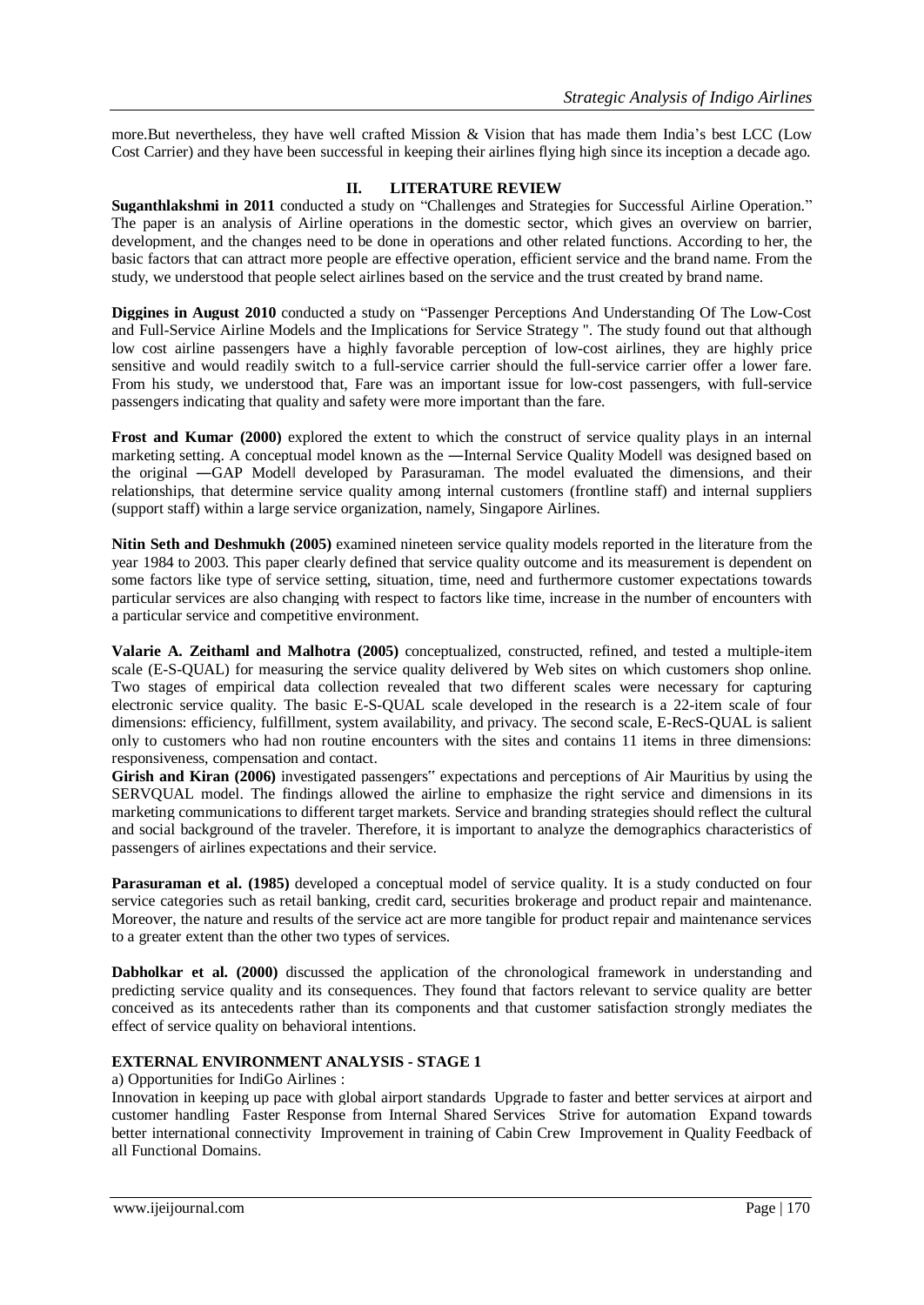b) Threats to IndiGo Airlines:

Rise of Cheaper Competitors in Airline Industry( Spice Jet and Go Air) Current economic Situation of GST and impact on ticket pricing Scarcity of Pilots Fluctuating ATF(Air Turbine Fuel)

#### c) External Factor Evaluation Matrix ( EFE) :

It is a strategy tool used to examine a company's external environment and to identify the available opportunities and threats. The EFE Matrix helps us to identify the key external attributes that will help us to analyze the possible opportunities and threats that will affect the company. In case of IndiGo airlines we have analyzed the opportunity and threats and will now prepare the matrix to establish which factor impacts the airlines the most. The ratings in the external matrix refer to how effectively the company's current strategy responds to the opportunities and threats. The numbers range from 4 to 1, where 4 means a superior response,  $3$  – above average response, 2 – average response and 1 – poor response. Ratings, as well as weights, are assigned subjectively to each factor.

#### **INTERPRETATION OF THE MATRIX PREPARED**

d) Competitor Profile Matrix (CPM):

The key competition that IndiGo airlines have faced over a decade has been from SpiceJet, GO Air, Jet Airways, Air India and the very recently launched Vistara Airlines. This matrix identifies a firm's key competitors and compares them using industry's critical success factors (CSF- are the key areas, which must be performed at the highest possible level of excellence if organizations want to succeed in the particular industry.

They vary between different industries or even strategic groups and include both internal and external factors).

The analysis also helps reveal a company's relative strengths and weaknesses against its competitors, so that a company would know which areas it should improve and which areas to protect.

It is very much similar to the process of benchmarking.

The ratings in CPM refer to how well companies are doing in each area. They range from 4 to 1, where 4 means a major strength, 3 – minor strength, 2 – minor weakness and 1 – major weakness. Ratings, as well as weights, are to be assigned subjectively to each company.

#### **INTERPRETATION OF THE CPM MATRIX**

We can clearly elucidate from the metric prepared that IndiGo has a higher CPM score followed by Jet Airways and the least preferred happens to be Go Air. The results are subjective to individual perception and will vary if taken from a collective response pool.

Nevertheless based on the Critical Success factors or parameters considered and respective weights assigned we arrive at a conclusion that IndiGo has performed better in comparison to its peers.

| Sno. | Airlines Name | <b>CPM</b> |
|------|---------------|------------|
| 1.   | Indigo        | 3.66       |
| 2.   | Spicejet      | 2.84       |
| 3.   | Vistara       | 2.56       |
| 4.   | GoAir         | 1.76       |

## **INTERNAL ENVIRONMENT ANALYSIS - STAGE 1**

## a) Strengths:

Customer Centric Business Model Hassle Free Service Low Fares- Best LCC Always on Time – Less delays in flying Ensure cost leadership strategy Operational Efficiency is high.

#### b) Weakness:

Lots of Competition like SpiceJet & Vistara Lack Product Depth Less exposure to International Market Untapped Domestic Cargo Market.

c) Internal Factor Evaluation Matrix (IFE):

It is a strategy tool used to evaluate a firm's internal environment and to reveal its strengths as well as weaknesses. The IFE Matrix helps us to identify the key internal attributes that will help us to analyze the possible strengths and weaknesses that will affect the company.

In the case of IndiGo airlines we have analyzed the strengths and weaknesses and will now prepare the matrix to establish which factor impacts the airlines the most. The ratings in the internal matrix refer to how effectively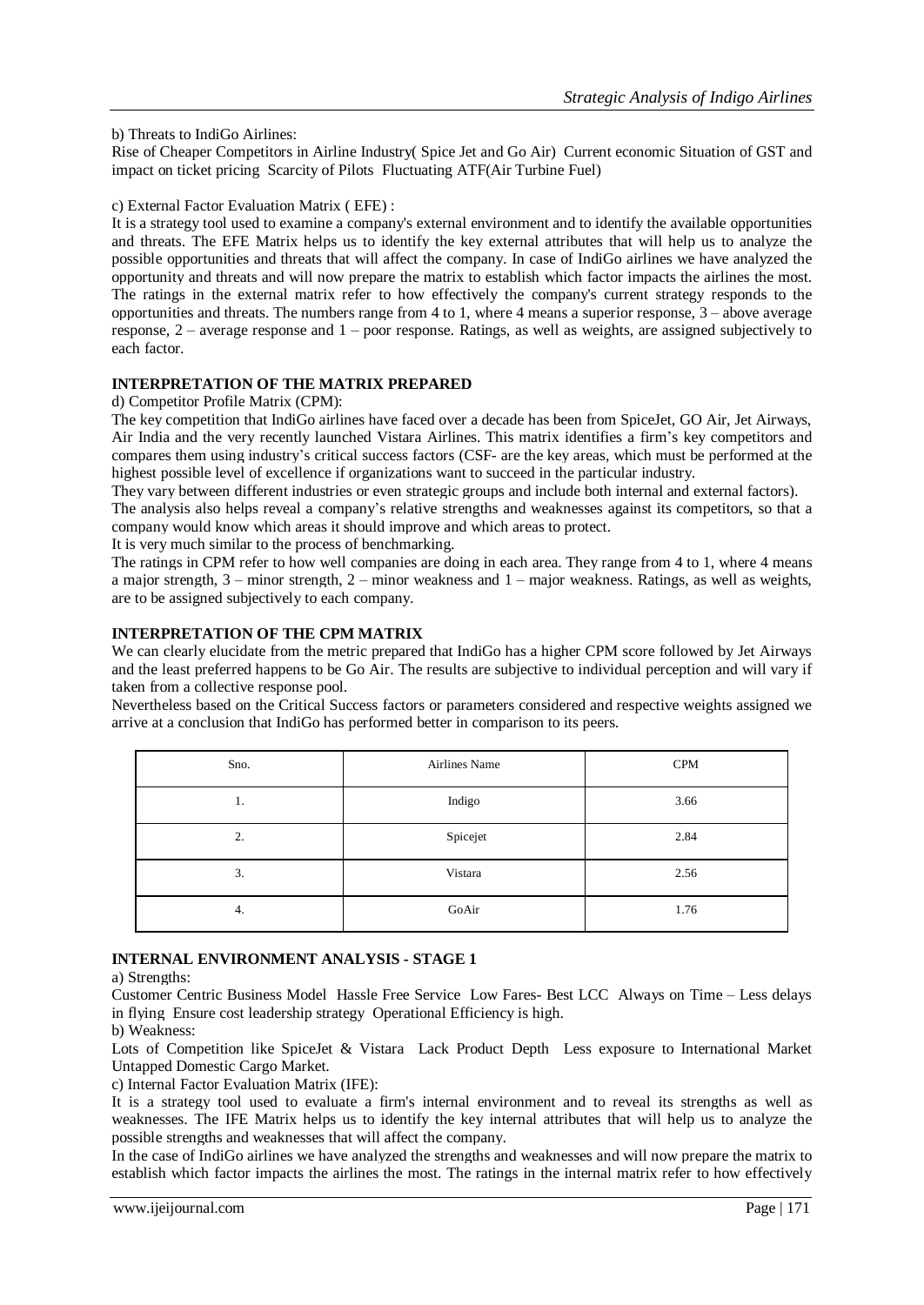the company's current strategy responds to the Strengths and Weakness. The numbers range from 4 to 1, where 4 means a Major Strength, 3 – Minor Strength, 2 – Minor Weakness and 1 – Major Weakness. Ratings, as well as weights, are assigned subjectively to each factor.

#### **INTERPRETATION OF THE MATRIX PREPARED**

From the metric prepared it is easily understandable that the company has its main strength with the help of a Customer Centric Business Model that has helped them reduce delays, offer low prices and ensure satisfaction. The only weakness remains is from competitors and untapped international destinations. The total IFE score obtained post analysis of the Internal Parameters comes to be 3.18 which is very high and is indicative of the fact that IndiGo has a good strength in comparison to inevitable weakness which it hopes to tackle in the years to come.

# **STRATEGIES IDENTIFIED IN INDIGO AIRLINES**

#### Marketing Strategy:

IndiGo has been able to establish a brand for itself and people associate the airline to be "always on time", provide "hassle free experience at low cost"& provide "Customer Satisfaction". Some of IndiGo's prime marketing strategy includes a well researched STP (Segmentation, Targeting & Positioning), Brand Equity Pyramid & Distribution Strategy. Benefit segmentation strategy is used by Indigo Airlines to cater to the changing needs of developed & developing nations.

It mainly targets people by offering the benefits of low pricing as Air travel is perceived as an expensive traveling option. By targeting different markets, mainly Cost Conscious Customer Market judiciously considering Demand– supply constraints, Indigo within the span of 10 years since its inception has emerged as the best player in the industry by using differentiated targeting strategy. As far as brand image is concerned, it has positioned itself as a value based carrier providing hassle free experience of traveling. Indigo is the Number 1 brand in India in the airline industry. Since its inception Indigo has been successful in creating a positive brand image, even in its commercials it pitches itself as a low cost carrier and "every time on time" arrival. Their prime focus is always towards the key guiding principles of their Brand Equity Strategy/Pyramid. And the Distribution Strategy is Indigo is flying to 40 destinations and daily operating 680 flights has helped the company in emerging as a market leader. It outsources in-flight catering/eatables from an outside vendor. These are presented to customers on a payable basis.

#### Functional Level Strategies:

IndiGo Airlines has diversified operations across India but still lacks the international flavor. Nevertheless the prime success it enjoys on Indian Soil is because of supreme functional level deployment from all domains. These domains have included IFS (In-Flight Services), FlightOps (Pilots), Engineers, Cargo and AOCS (Airport Operations and Customer Services). Some of the Functional level strategies that the airline deploys include Operations Control (OCC), Pilot level Sim Training, Cabin Crew training at iFLY Learning Center, Cargo Operations Training and ad hoc support from Internal Shared Services (ISS). Corporate Level Strategies: At the corporate level IndiGo has always thrived upon success with its prime focus on diversifying its range (Distribution Strategy), Corporate Growth, Employee Engagement, Staff Welfare Programs, CSR Initiatives and Professional Airline Management.

#### Pricing Strategy:

A Cost Leadership strategy aimed at achieving Growth in the airlines sector is what IndiGo has always strived to achieve and embark upon in the domestic sector. Their prime focus has always been upon providing the customers with low fares but quality flying ensuring a hassle free experience; and thus help in achieving Customer Satisfaction and Brand Growth.

#### **STRATEGY ANALYSIS STAGE 1 & 2**

Stage 2 of the strategy analysis of the company includes techniques like TOWS or SWOT Analysis, BCG Matrix, SPACE Matrix and IE Matrix. To have a collective and unified strategy we enter into the 3rd Stage using the QSPM Tool and help arrive at the best possible strategy for the firm. In Stage 2 we will be analyzing the below techniques in detail w.r.t IndiGo Airlines and help arrive at the best possible strategy adaptation for the company.

a) SWOT or TOWS Matrix The concept of determining strengths, weaknesses, threats, and opportunities is the fundamental idea behind the SWOT model. To present the model in a more understandable way, scholars came up with the so-called SWOT matrix. The SWOT matrix is only a graphical representation of the SWOT framework. SWOT can be used in conjunction with other tools for strategic planning, such as the Porter's Five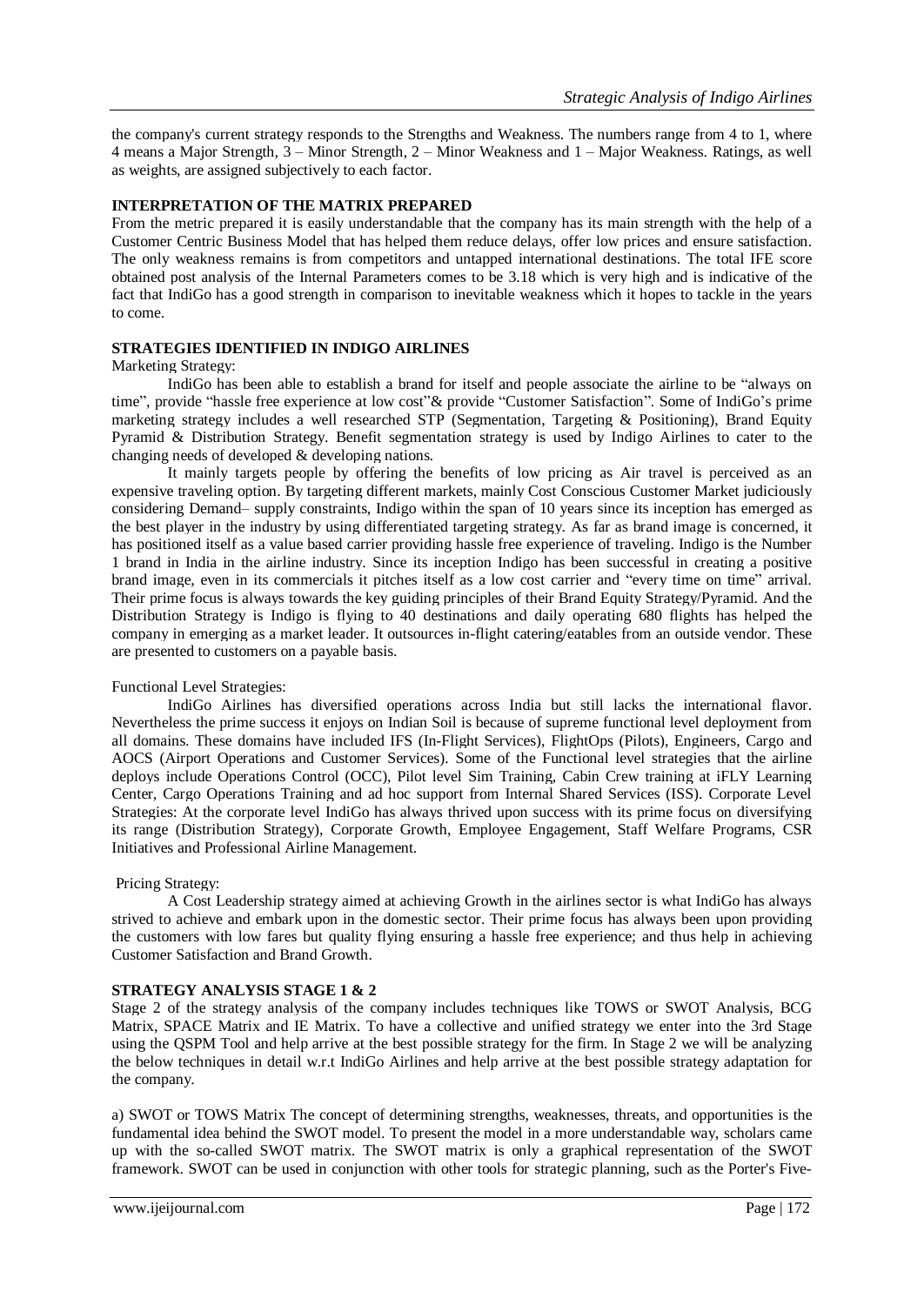Force analysis or the Balanced Scorecard framework. SWOT is a very popular tool in marketing because it is quick, easy, and intuitive. SWOT analysis can be very subjective. TOWS analysis is very similar to the SWOT method. TOWS looks at the negative factors first in order to turn them into positive factors. TOWS help in strategizing in below mentioned ways:

Strengths and Opportunities  $(SO)$  – How can you use your strengths to take advantage of the opportunities?

Strengths and Threats  $(ST)$  – How can you take advantage of your strengths to avoid real and potential threats?

Weaknesses and Opportunities (WO) – How can you use your opportunities to overcome the weaknesses you are experiencing?

Weaknesses and Threats (WT) – How can you minimize your weaknesses and avoid threats? The relationship between the relative internal strengths and weaknesses of the company have been prepared and noted in the matrix prepared.

b) BCG( Boston Consulting Group) Matrix:

• The BCG matrix or also called BCG model relates to marketing. The BCG model is a well known portfolio management tool used in product life cycle theory. BCG matrix is often used to prioritize which products within a company product mix get more funding and attention. The BCG model is based on classification of products (and implicitly also company business units) into four categories based on combinations of market growth and market share relative to the largest competitor.

BCG STARS (high growth, high market share) Stars are defined by having high market share in a growing market. Stars are the leaders in the business but still need a lot of support for promotion and placement. If market share is kept, Stars are likely to grow into cash cows.

BCG QUESTION MARKS (high growth, low market share) These products are in growing markets but have low market share. Question marks are essentially new products where buyers have yet to discover them.These products need to increase their market share quickly or they become dogs. The best way to handle Question marks is to either invest heavily in them to gain market share or to sell them.

● BCG CASH COWS (low growth, high market share) Cash cows are in a position of high market share in a mature market. If competitive advantage has been achieved, cash cows have high profit margins and generate a lot of cash flow. Investments into supporting infrastructure can improve efficiency and increase cash flow more. Cash cows are the products that businesses strive for.

BCG DOGS (low growth, low market share) Dogs are in low growth markets and have low market share. Dogs should be avoided and minimized. Expensive turn-around plans usually do not help IndiGo Airlines currently has the largest market share (40%) in the Indian Aviation Sector and is also growing at a brisk pace. With reference to the characteristics each group possesses, IndiGo Airlines can be classified under the STAR Category.

c) IE Matrix The Internal-External (IE) matrix:

It is another strategic management tool used to analyze working conditions and strategic position of a business. The Internal External Matrix or short IE matrix is based on an analysis of internal and external business factors which are combined into one suggestive model.

The IE Matrix is categorically focused on 2 parameters viz. the IFE and EFE Score respectively. The analysis that is done w.r.t the external  $\&$  internal environment is plotted on the Y and X Axis respectively to establish which strategy is best suited for the company. 3 Different Strategies equally broken down in 9 Squares form the IE Matrix. These have been explained below:

Cells I, II, and III suggest: grow and build strategy meaning intensive and aggressive tactical strategies. The company's strategies must focus on market penetration, market development, and product development.

Cells IV, V, and VI suggest: hold and maintain strategy focused on market penetration and product development.

Cells VII, VIII, and IX are characterized with the harvest or exit strategy i.e if costs for rejuvenating the business are low, then it should be attempted to revitalize the business.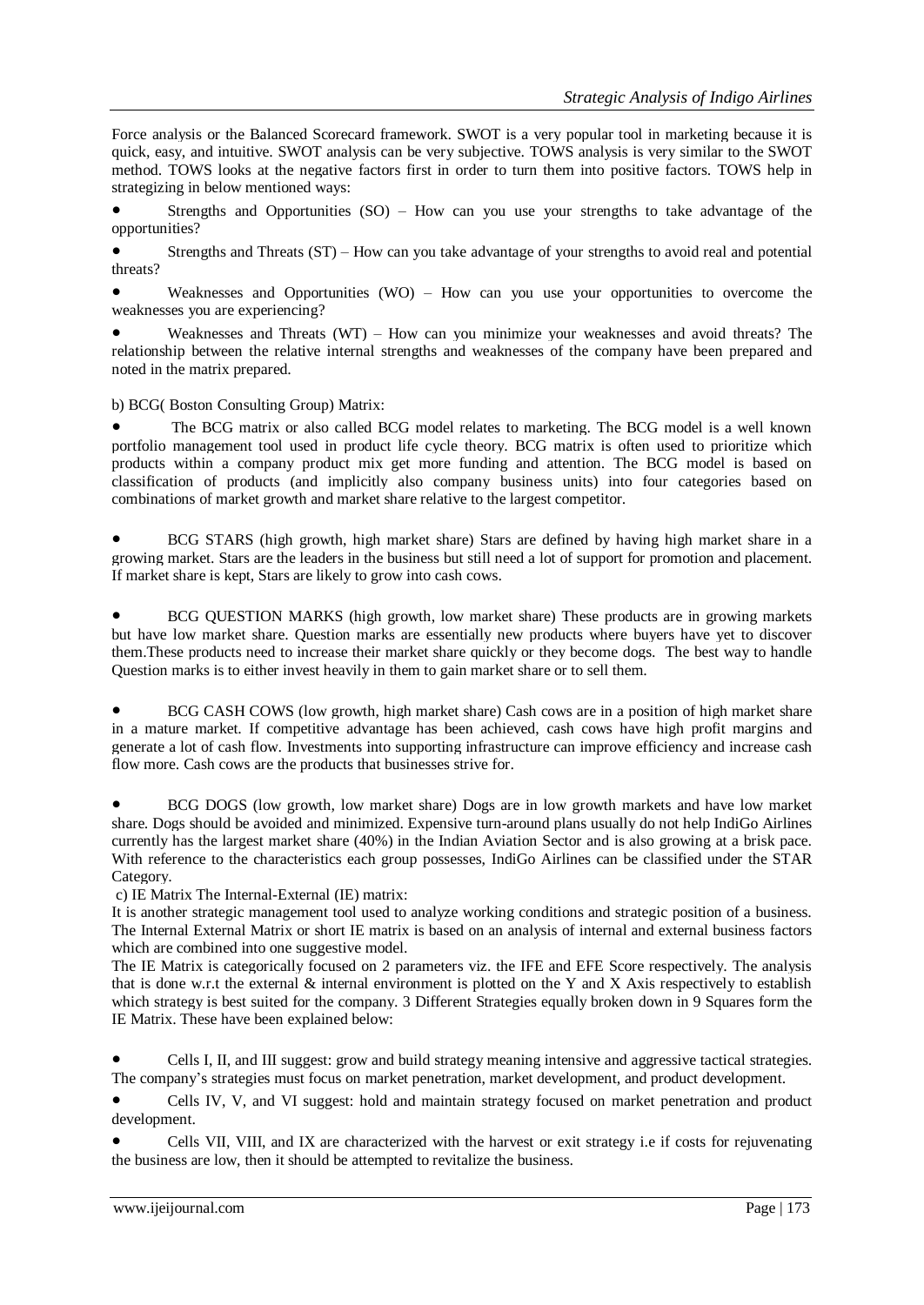In other cases, aggressive cost management is a way to play the end game. From the analysis done for IndiGo Airlines, it was established that the company is well suited for a Cell IV or Hold and Sustain Strategy. This also complements its aggressive Strategy as well as the STAR ranking from the previously established matrices.

The strategy cell obtained post analysis in indicative of the fact that the company should pursue strategies focused on increasing market penetration and product development.

#### d) SPACE Matrix:

The SPACE matrix is a management tool used to analyze a company. It is used to determine what type of a strategy a company should undertake.

The Strategic Position & Action Evaluation matrix or short a SPACE matrix is a strategic management tool that focuses on strategy formulation especially as related to the competitive position of an organization.

The SPACE matrix is broken down to four quadrants where each quadrant suggests a different type or a nature of a strategy;

- 1. Aggressive
- 2. Conservative<br>3 Defensive
- Defensive
- 4. Competitive

The SPACE matrix is based on four areas of analysis;

Internal strategic dimensions: Financial strength (FS) Competitive advantage (CA).

External strategic dimensions: Environmental stability (ES) Industry strength (IS) The SPACE matrix calculates the importance of each of these dimensions and places them on a Cartesian graph with X and Y coordinates.

The following are a few model technical assumptions:

The CA and IS values in the SPACE matrix are plotted on the X axis. CA values can range from -1 to -6 IS values can take  $+1$  to  $+6$  2.

The FS and ES dimensions of the model are plotted on the Y axis. ES values can be between -1 and -6 FS values range from  $+1$  to  $+6$ .

For IndiGo Airlines the matrix has been prepared and interpreted. It is clearly evident that IndiGo Airlines has adopted a Aggressive Strategy .Thus the company is clearly willing to take the risks with rapid market growth and looking forward in utilizing its internal strengths to expand its market globally. Acquiring Air India's International operations is indicative that IndiGo is seeking to use the opportunity and enhance global reach subsequently tapping the domestic cargo market.

#### e) QSPM Matrix Quantitative Strategic Planning Matrix (QSPM):

It is a high-level strategic management approach for evaluating possible strategies. Quantitative Strategic Planning Matrix or a QSPM provides an analytical method for comparing feasible alternative actions. The QSPM method falls within so-called stage 3 of the strategy formulation analytical framework.

The approach attempts to objectively select the best strategy using input from other management techniques and some easy computations. In other words, the QSPM method uses inputs from stage 1 analyses, matches them with results from stage 2 analyses, and then decides objectively among alternative strategies. Currently the situation in the hands of IndiGo airlines is either to expand its reach within the domestic market or expedite the option of acquiring the international business of Air India. Both these options will have their own pros and cons; & QSPM will help company come to a conclusion. The steps involved in preparing the QSPM Matrix:

1. Identify the parameters or key factors of the SWOT related with the 2 options or strategy available at hand.

2. Prioritize the weights of each parameter/key factor clubbed under SWOT such that all the weights together (Internal and External Parameters separately) get normalized. Normalized means that the sum of all weights will be equal to 1.

3. To calculate the Attractiveness Score we need to assign the weights to each of the key factors of the process of Analytical Hierarchy Processing (AHP) & multiply with scores ranking between 0-4. 4.

The definition of the ranking is inferred as: Attractiveness Score:  $1 =$  not acceptable;  $2 =$  possibly acceptable; 3  $=$  probably acceptable;  $4 =$  most acceptable;  $0 =$  not relevant 5. The Total Attractiveness Score must be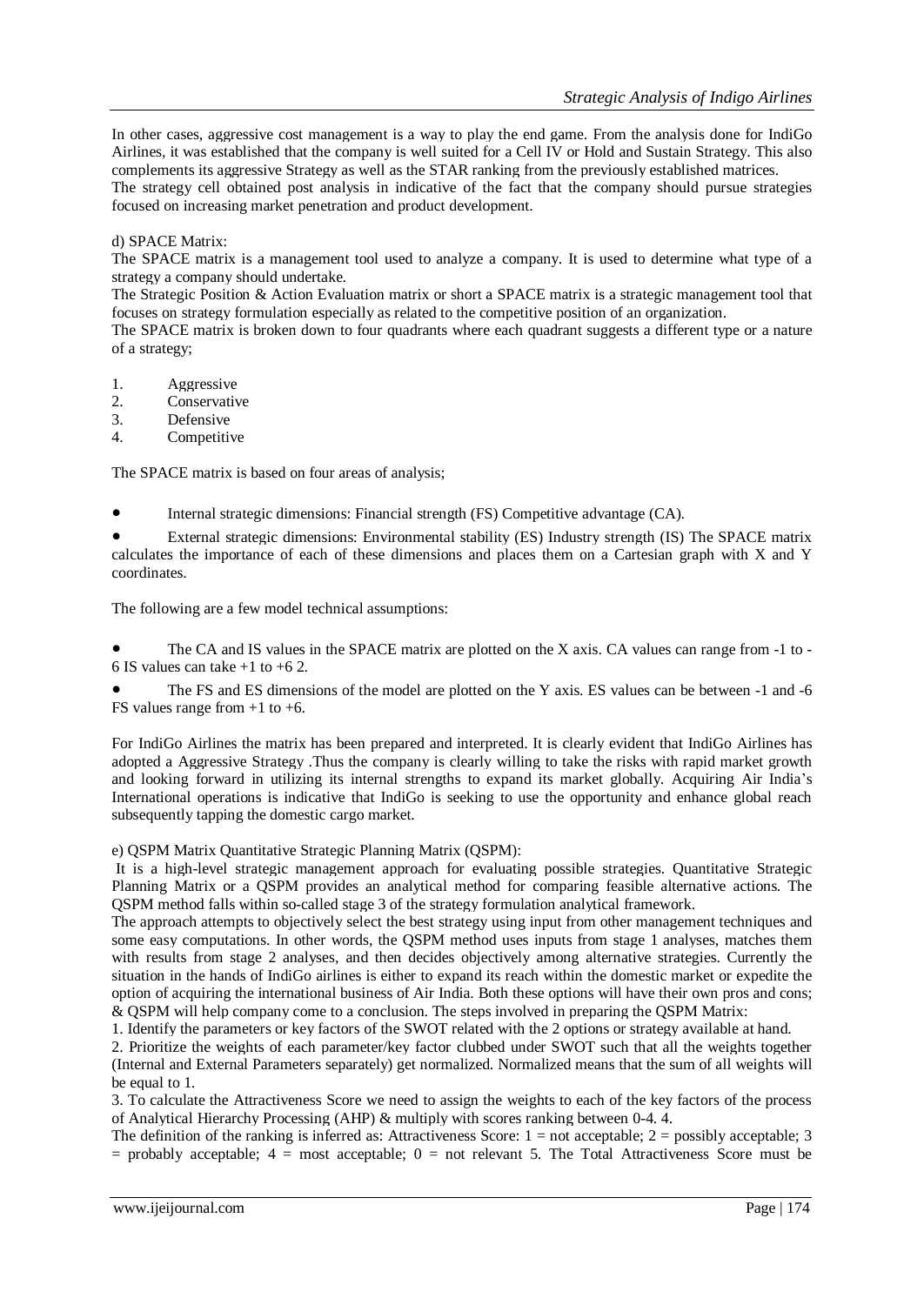calculated by adding the respective scores obtained from the Internal and external parameters and the final score must be compared for both the options at hand 6.

The Strategy with the better TAS or Total Attractiveness Score should be selected and the same must be followed for meeting organizational goals.

#### **INTERPRETATION OF THE CPM MATRIX**

From the matrix prepared by evaluating both the strategies at hand, we can state that Indigo must adopt the strategy of going ahead with its decision of acquiring the international Operations of Air India. The QSPM Score for this alternative is marginally higher in comparison to the other of expanding domestically. Thus the airline must be focused in globalizing its business and also incorporate necessary means to keep the domestic market afloat.

## **III. METHODOLOGY OF RESEARCH**

Sample size of 40 customers was chosen who have traveled through Indigo Airlines and 10 employees working in Indigo Airlines. To test the feasibility of the research topic, two test questionnaires were prepared. These were administered to 10 respondents for the passenger survey and 1 respondent for the airline staff survey. From the results obtained, certain alterations and modifications were made and final questionnaires were prepared. Indigo employees were interviewed to find out the internal work environment and other factors leading to the success of Indigo airlines through the questionnaire mailed to them in the form of a Google document. Airline passengers were surveyed to analyze and assess their perception about Indigo airlines and other low cost carriers. Secondary data was collected from the Internet, articles from magazines and newspapers.

#### **Hypothesis 1**

H0 - All the low cost carriers have the same operating model and generate similar profits.

H1 - All low cost carriers have different operating models and generate different profits.

#### **Hypothesis 2**

- H0 The consumers are more quality conscious rather price conscious.
- H1 The consumers are more price conscious rather quality conscious

# **IV. RESULTS AND INTERPRETATION**

| S. No. | Response                  | $n=40$ | Percentage |
|--------|---------------------------|--------|------------|
|        | Price                     |        | 30%        |
|        | On board service provided |        | 20%        |
|        | Flight's punctuality      | 10     | 25%        |
|        | Baggage handling          |        |            |

#### Table-1: Most Important Factor for Choosing Indigo Airlines

Discussion: From Table-1 data shows that consumers choose Indigo mainly because of the Competitive prices (30%) followed by the Flight punctuality of the Indigo Airlines. The above results are in agreement with Diggines Colin who in 2010 also found that although low-cost airline passengers have a highly favorable perception of low-cost airlines, they are highly price sensitive and would readily switch to a full-service carrier as it offers a lower fare.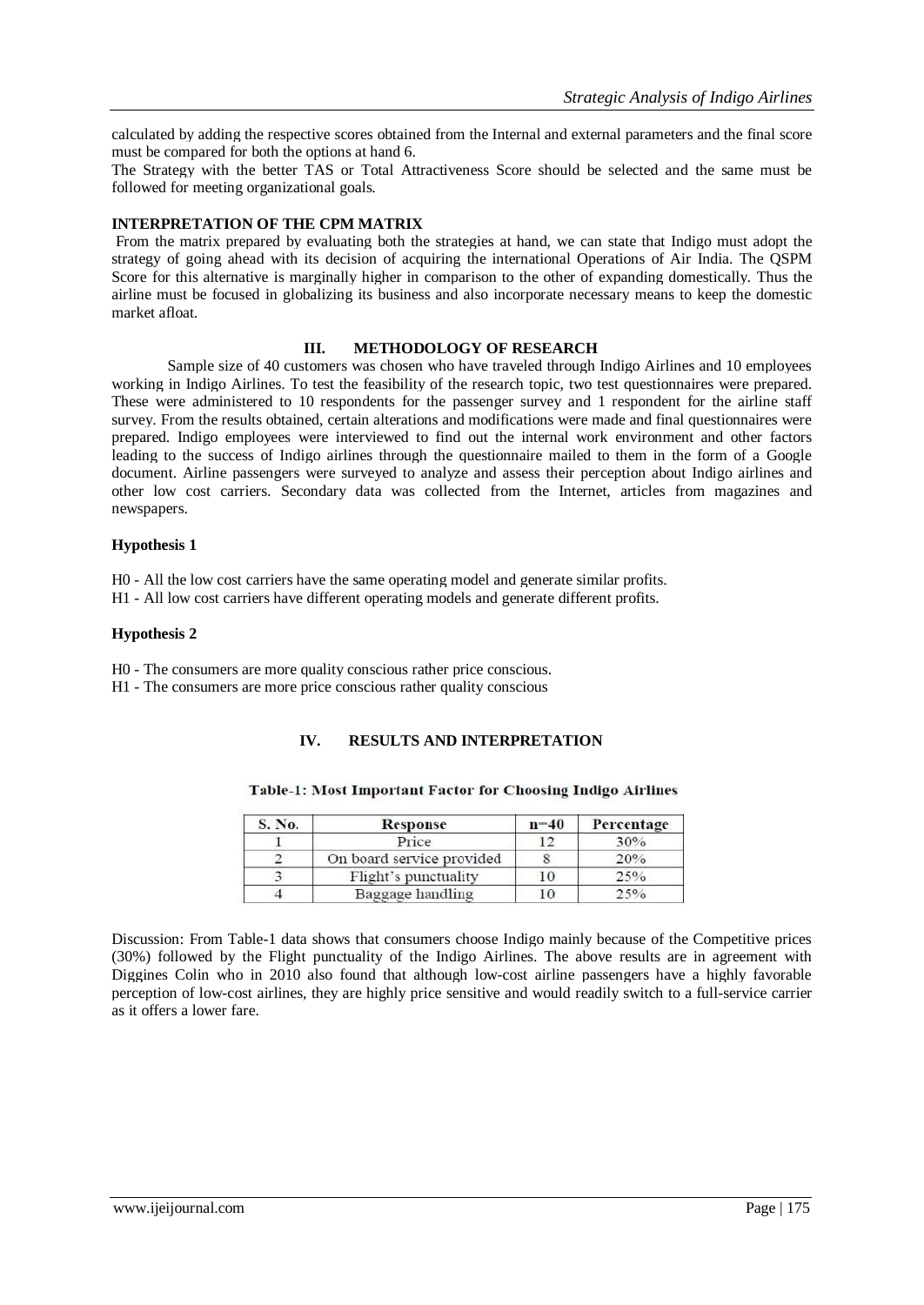| Airline   | Ranking                             |              | 2        | 3  | 4  | 5  |
|-----------|-------------------------------------|--------------|----------|----|----|----|
| Indigo    | Promotions Offered                  | $\Omega$     | 15       | 20 | 40 | 20 |
| Indigo    | Speed Of Service Offered            | $\bf{0}$     | $\theta$ | 15 | 50 | 35 |
| Indigo    | <b>Flight Punctuality</b>           | $\Omega$     | $\Omega$ | 20 | 30 | 50 |
| Indigo    | Flight Cancellation By The Airlines | $\Omega$     | 15       | 15 | 30 | 40 |
| Spice jet | Promotions Offered                  | $\Omega$     | 10       | 45 | 35 | 10 |
| Spice jet | Speed Of Service Offered            | $\Omega$     | 15.      | 45 | 30 | 10 |
| Spice jet | <b>Flight Punctuality</b>           | 0            | 40       | 40 | 10 | 15 |
| Spice jet | Flight Cancellation By The Airlines | 15           | 60       | 15 | 5  | 5  |
| Jet lite  | Promotions Offered                  | $\Omega$     | 20       | 40 | 20 | 20 |
| Jet lite  | Speed Of Service Offered            | 15.          | $\theta$ | 30 | 20 | 35 |
| Jet lite  | <b>Flight Punctuality</b>           | $\Omega$     | 20       | 15 | 45 | 20 |
| Jet lite  | Flight Cancellation By The Airlines | $\Omega$     | 20       | 15 | 30 | 35 |
| Air Asia  | Promotions Offered                  | $\mathbf{0}$ | 20       | 20 | 20 | 40 |
| Air Asia  | Speed Of Service Offered            | $\Omega$     | 15       | 35 | 30 | 20 |
| Air Asia  | <b>Flight Punctuality</b>           | 20           | 15       | 25 | 20 | 20 |
| Air Asia  | Flight Cancellation By The Airlines | 20           | 20       | 30 | 20 | 10 |

| Table-2: Ranking given to LCC based on Select Factors (All figures are in Percentages) |  |
|----------------------------------------------------------------------------------------|--|
|                                                                                        |  |

Discussion: The above data from Table-2fulfills the second objective of study, which was "To compare the performance of Indigo airlines with its competitors and derive lessons to be learnt."

|  | Table-3: Rating Given by the Respondents to the Features of Indigo Airlines (All Figures Are In Percentages) |
|--|--------------------------------------------------------------------------------------------------------------|
|--|--------------------------------------------------------------------------------------------------------------|

| S. No. | Features                                                            |    | $\overline{2}$ |     |     |     |
|--------|---------------------------------------------------------------------|----|----------------|-----|-----|-----|
|        | Connectivity of Indigo Airlines to various cities                   | 0% | $0\%$          | 20% | 25% | 55% |
|        | Online booking service of Indigo Airlines                           | 0% | $0\%$          | 20% | 45% | 35% |
|        | Frequency of flights in Indigo Airlines to a particular destination | 0% | 0%             | 20% | 55% | 25% |
|        | Customer care services in response to your queries                  | 0% | 0%             | 20% | 50% | 30% |
|        | Inflight cabin crew behaviour                                       | 0% | $0\%$          | 15% | 50% | 35% |
| 6      | Inflight food service                                               | 0% | $5\%$          | 20% | 45% | 30% |

Discussion: From the data in Table 3, it is seen that 55 percent of the respondents favor the most Connectivity of Indigo Airlines to various cities and 25 percent of the respondents favor the least Frequency of flights in Indigo Airlines to a particular destination which fulfills the first objective which was "To understand the factors that contributed towards the grand success of the Indigo airlines."

| Table-4: Different Operating Models Used by following LCC Affecting their Profit Margin |  |
|-----------------------------------------------------------------------------------------|--|
|-----------------------------------------------------------------------------------------|--|

| S. No. | Response                                      | n=10 | Percentage |
|--------|-----------------------------------------------|------|------------|
|        | Air Asia (Single type fleet i.e. Airbus A320) |      | 10%        |
|        | Jet lite (mixed owned- leased Boeing 737s)    |      | 20%        |
|        | Indigo(sale-and-leaseback model)              |      | 40%        |
|        | Spice jet(lean operating model)               |      | 30%        |

Discussion: From the data in Table 4 and Figure 4, the null hypothesis of hypothesis 1 which states that "All the low cost carriers have the same operating model and generate similar profits" is rejected. Hence, the alternate hypothesis, which states, "All low cost carriers have different operating models and generate different profits" is accepted.

#### **V. CONCLUSION AND RECOMMENDATIONS**

The objective of research was to determine the factors contributing towards Success of Indigo Airlines. It was found that most of the passengers are more price conscious than quality conscious. The combination of operational performance and financial engineering has amplified Indigo's valuation. Based on the parameters of cost, punctuality, baggage handling, queries handling, Speed of Service Offered and Less Cancellation by The Airlines, passengers perceive Indigo as the best Low cost Airline. However, throughout the research it was seen that Spice jet is in close competition with the leading carrier Indigo with other Airlines following. This is in